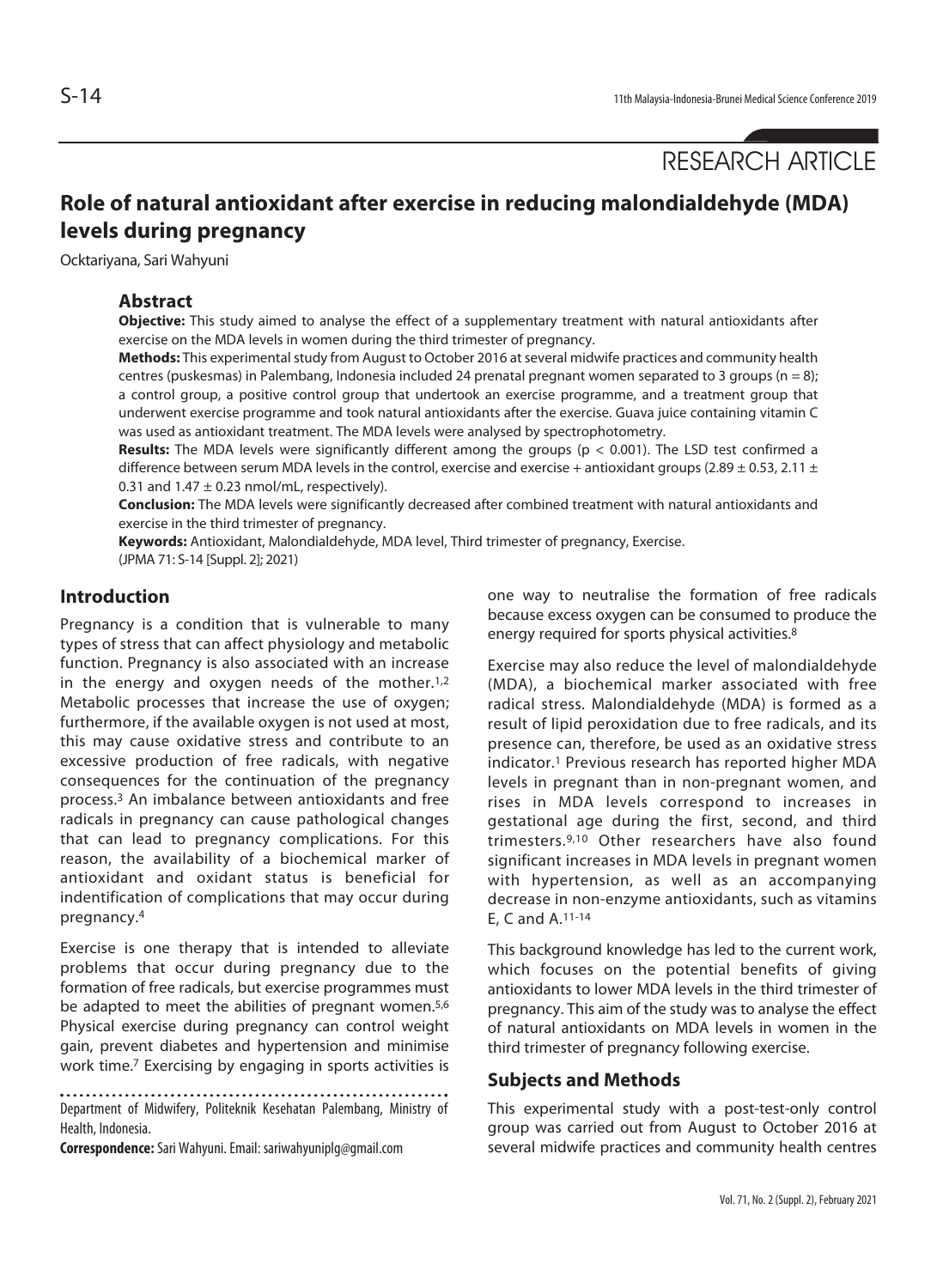(puskesmas) in Palembang and at the Bio Sains Riset Laboratory, Palembang.

The samples of this study had informed consent as well as ethical clearance approval number 007/UP-ETIK/I/2016, and clinical trial ID number is NCT04226183. The total samples were collected from 24 prenatal pregnant women and divided into three groups of 8 women each: a control non-exercise group, a supportive control group that participated in the exercise programme and a treatment group that participated in the exercise programme and drank guava juice as natural antioxidants after exercise.

The samples were prepared before they were sent to the laboratory to determine the MDA level. Each blood samples (4 cc) were taken from the median cubital vein using a 5 cc syringe and immediately transferred to a micro centrifuge tube containing anticoagulants. The whole blood was centrifuged at 3500 rpm for 5 minutes to separate the plasma serum. The plasma was transferred to a new micro centrifuge and stored at -70°C before being sent to the laboratory.

Antioxidant compounds have been administered in the form of guava juice. The subject as treatment group consumed 250 ml guava juice without additional sugar.

The materials used in the study were 5 cc syringes, cotton, alcohol, syringes, disposable gloves, blood tubes that contain anticoagulant, serum, 200ul of pipette size, tips, stir bar, polyphlinrifuge tube, Spectrophotometer, vortex, magnetic stirrer, water bath, 5% of 2-thiobarbiturat acid (TBA), glacial acetic acid, sodium hydroxide, Malondialdehyde standard solution, 0.65% of Natrium thiobarbiturate, and distilled water.

The MDA levels were determined by a spectrophotometric assay at the Bio Sains Riset Laboratory in Palembang. Preparation of the reagents began by dissolving 0.67 g of 2 thiobarbiturate acid in 100 ml distilled water, then by adding 0.5 g of sodium hydroxide and 100 ml glacial acetic acid, and by adding 125 ul of stock solution dissolved in aquabidest.

For MDA analysis, 100 UL samples (blood plasma) or standards were inserted into the labelled tubes and 0, 9ml distilled water was added om each of the tubes. On the next sample TBA reagent 0.5ml was added. The tube contains a solution then heated in a water bath at a temperature of 95°C for 1 hour and further centrifuged at 7000 rpm for 10 minutes. The absorbance was read at 550 nm with a spectrophotometer.

The group results were compared by one-way ANOVA, with p <0.05 indicating statistical significance using SPPS version 16.0.

### **Results**

In this analysis, initial parametric tests were carried out to validate the normal distribution of the data using the Shapiro-Wilk test (Table-1). All data had a normal distribution.



**Sample Group** 

**Figure:** Effects of exercise and exercise plus antioxidant treatment on the mean serum MDA levels in women in the third trimester of pregnancy ( $p < 0.01$ ).

**Table-1:** Test results for the normality of MDA levels.

| <b>Observation Group</b>                    | P-value | <b>Distribution</b> | <b>Observation Group</b> | P-value |
|---------------------------------------------|---------|---------------------|--------------------------|---------|
| Control group (no exercise or antioxidants) | 0.291   | Normal              | Negative control         | 0.291   |
| Exercise group                              | 0.585   | Normal              | Positive control         | 0.585   |
| Exercise $+$ antioxidant group              | 0.233   | Normal              | <b>Treatment Group</b>   | 0.233   |

A p-value > 0.05 indicates a normal distribution of the data.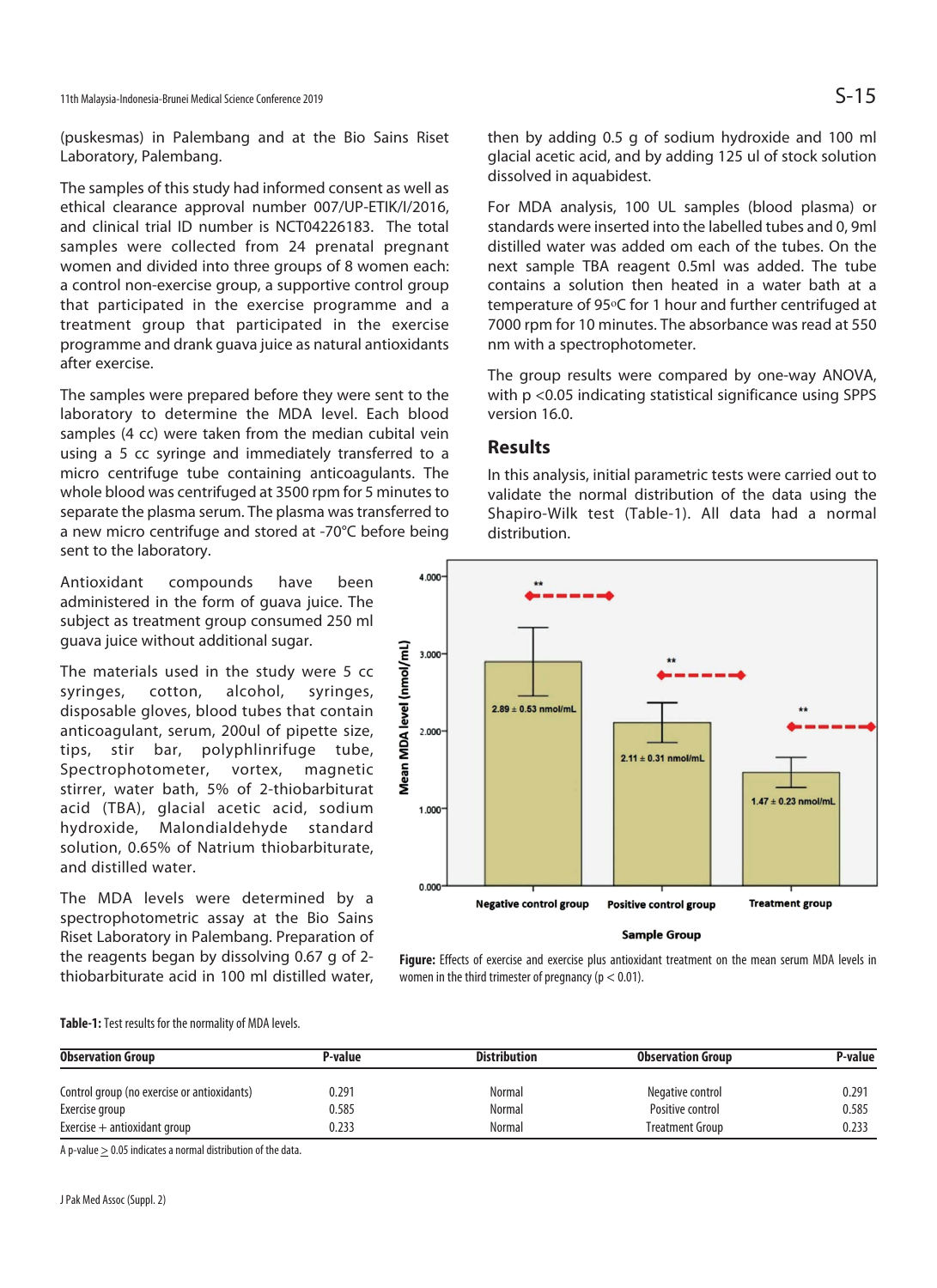**Table-2** Effects of exercise and antioxidants on MDA levels in pregnant women in the third trimester.

| <b>Treatment</b>                            | N | <b>Serum MDA</b>  | P value |
|---------------------------------------------|---|-------------------|---------|
|                                             |   | level (nmol/mL)   |         |
| Control group (no exercise or antioxidants) | 8 | $2.89 \pm 0.53$ a | < 0.001 |
| Exercise group                              | 8 | $2.11 \pm 0.31$ b |         |
| Exercise $+$ antioxidant group              | 8 | $1.47 + 0.23c$    |         |

Values with different letters indicate significant differences (p-value < 0.05).

Table-1 shows the Shapiro-Wilk test results for the MDA levels for each group. The p-value values were all greater than the significance level  $\alpha = 0.05$ , so that all data met the parametric prerequisite test for normal distribution and could be further evaluated by parametric statistical tests to prove the research hypothesis.

The MDA levels differed significantly in the three groups (p value < 0.001). The LSD test confirmed a statistically significant difference for the MDA levels of the control group (2.89  $\pm$  0.53 nmol/mL), exercise group (2.11  $\pm$  0.31 nmol/mL) and exercise + antioxidant group (1.47  $\pm$  0.23 nmol/mL).

Table-2 confirms that the third trimester MDA levels were lower in pregnant women who were engaged in pregnancy exercises and that there were further significant reductions in MDA levels when exercise was combined with an antioxidant treatment. These data are shown in Figure-1. The lowest mean MDA level  $(1.47 \pm 1)$ 0.23 nmol/mL) was observed in the treatment group which combined both exercise and antioxidant intake.

# **Discussion**

In this study, the effect of treatment with natural antioxidants on serum MDA levels in women in the third trimester of pregnancy was analysed. The working hypothesis was that oxidative stress arises when an imbalance exists between the production of oxidants and antioxidants in the body and that MDA, which is an end product of stress-related lipid peroxidation, <sup>15</sup> would be a useful biological marker for oxidative stress in pregnant women.

Free radicals are more harmful to cells than other non-free radical oxidants since free radicals have a highly reactive nature and appear to undergo chain reactions that promote the formation of additional new radicals. Antioxidants can prevent damage from free radicals by squeezing this reactivity and supplying electrons to reduce the adverse effects of free radicals such as superoxide radical (SOR).<sup>16</sup> In the previous study, pregnant women who received high oxygen levels (60%)

during Caesarean section with regional anaesthesia (subarachnoid block) were found to have high levels of free radicals in both maternal blood and the blood of the newborn when compared with mothers given normal levels (21%) of oxygen.17 Blood gas and MDA levels were reviewed every 10 minutes, and a significant increase in MDA levels was observed in the 20th minute.

In the present study, the MDA level was decreased in the third trimester of pregnancy which was consumed natural antioxidant as well as exercise. The antioxidant compounds used in this study were natural ingredients found in guava fruit juice, containing substantial amounts of vitamin C (ascorbic acid). Natural antioxidant compounds are electron-donating compounds and may include enzymes and protein-binding metals.18 Antioxidants function in a 2-stage strategy: they prevent the accumulation of oxidant compounds in excess, and they disrupt the occurrence of chain reactions that produce free radicals. Oxidative stress occurs when the resulting SOR level is higher than the level that can be suppressed by cell defence mechanisms. If free radical compounds are not extinguished, oxygen will a poison in the body. Antioxidants donate electrons to reduce the negative impacts of SOR.19

Vitamin C is an essential micronutrient that is needed for normal metabolic reactions in the body. Vitamin C must be obtained from the diet in humans, with the primary source being fresh fruit, particularly citrus fruits and vegetables. Some studies have reported lower levels of non-enzyme antioxidants, namely vitamins C and E, in amniotic fluid, foetal cord blood and maternal blood in long-term labour that ended with Caesarean section than in normal labour.20-22

The study also reported that the growing increase in MDA levels is accompanied by a decrease in non-enzyme antioxidants, such as vitamins E, C and A, in pregnant women with hypertension.11-13 Pregnancy complications in the first, second and third trimesters can arise due to the formation of reactive oxygen species and the psychological burden of pregnancy. Nevertheless, regardless of their cause, these risks can be reduced or eliminated by offering care and sporting activities during pregnancy. The treatments are expected to eliminate physical complaints, while exercise during pregnancy may prevent the formation of free radicals. However, exercise programmes must always take into account the skill of pregnant women.5,6

In this study, MDA levels were higher in third-trimester pregnant women that did not participate in a pregnancy exercise programme than in those who did. This finding